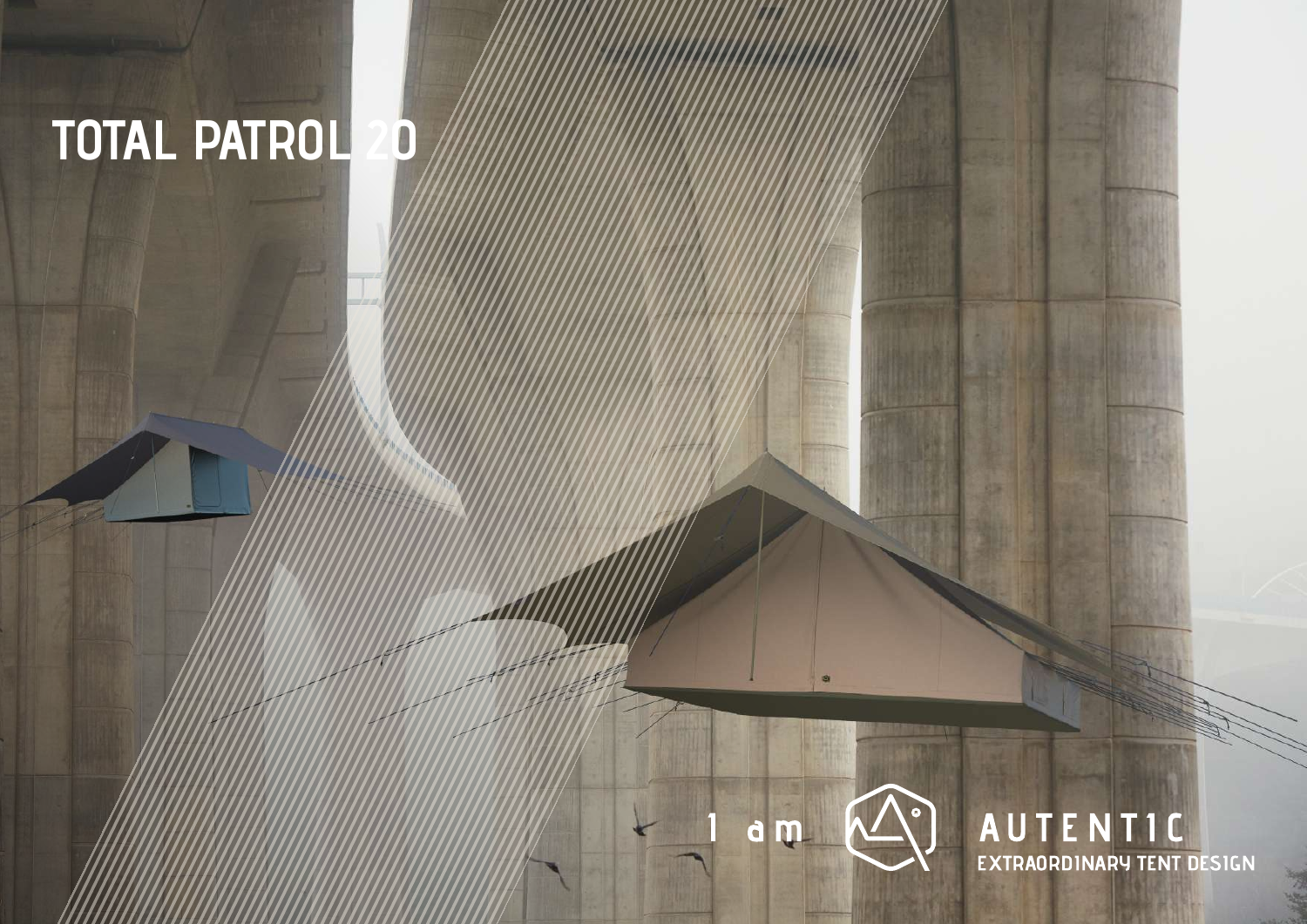### **TOTAL PATROL 20**

**THE AUTENTIC PATROL TENT, CONSISTING OF A TENT AND A SHADE COVER, IN A GRACEFUL AND FLEGANT DESIGN** 

The Total Patrol is all about nostalgia and space: an authentic patrol tent with a surface area of 4 x 5 m and a height of 2,5 meters, reflecting the heyday of scouting. Good for no less than 8 mattresses or 10 people standing. And all crafted in 100% naturally breathable canvas cotton, in lovely natural colours. The double roof provides extra shade, coolness and an extra elegant look.

> Setting up takes 30 minutes with the four of you

### **ENOUGH SPACE FOR**

- 16 people with legs crossed
- 10 people standing
- 8 inflatable matresses
- 2 double beds



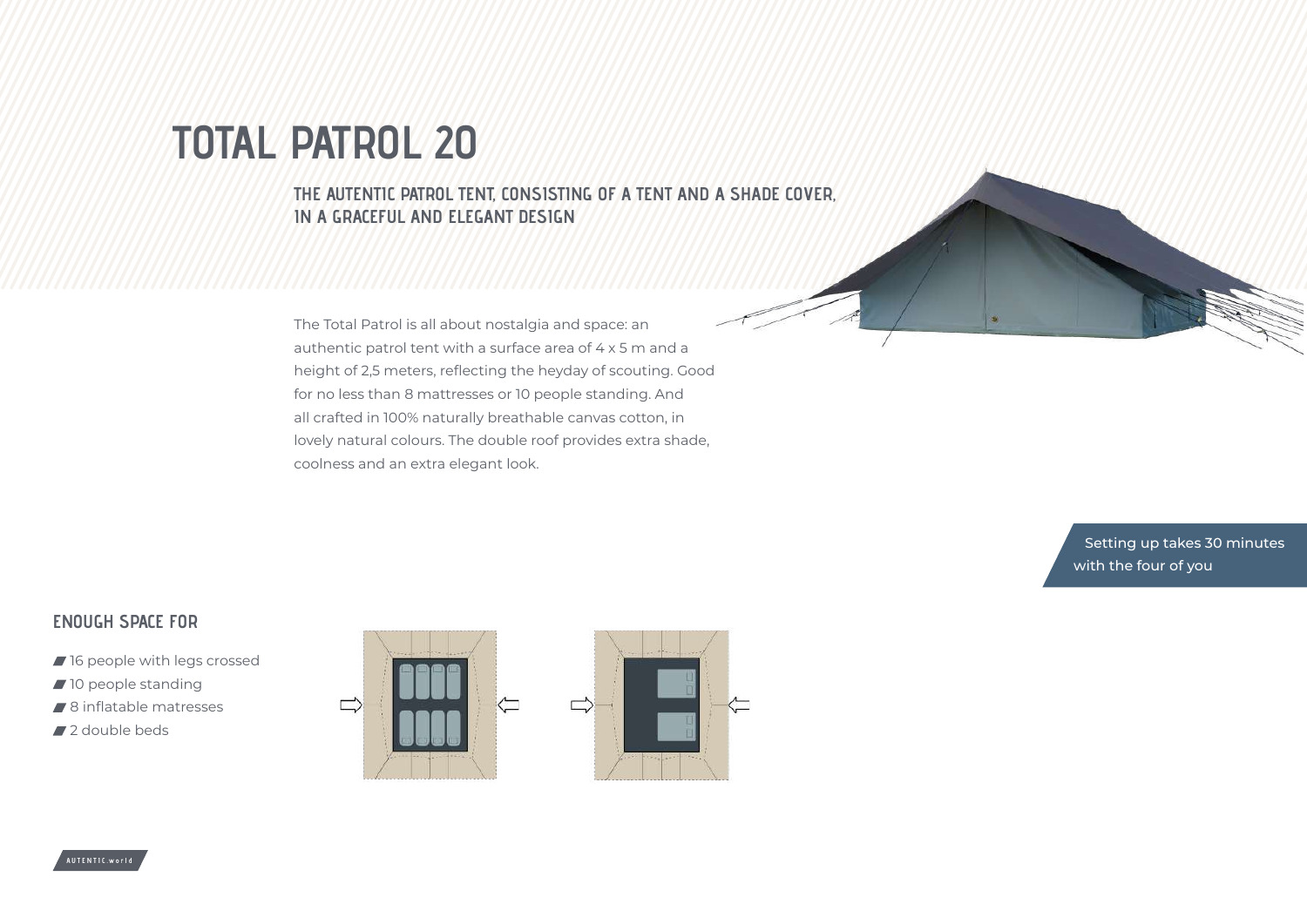## **TOTAL PATROL 20**



#### **WIDE COLOUR PALETTE**

All colours bring warmth and atmosphere, inspired by colours from nature. Hence their names: Desert, Blue Lagoon, Sea Grass, Aubergine, Moss, Roasted Pumpkin & Turmeric.

You're free to choose the colour combination of your tent and shade cover. Discover our colour range on autentic.world.

#### **DIMENSIONS**

- $\blacksquare$  Total height: 2,5 m
- Wall height: 0,5 m
- Groundsheet: 4 x 5 m
- Guy line span:  $7.2 \times 8.1 \text{ m}$
- Packed:  $113 \times 56 \times 35$  cm (tent)
	- + 113 x 42 x 30 cm (shade 20) or 113 x 42 x 30 cm (shade 30)
- Weight: 48 kg (tent)
	- + 33 kg (shade 20) or 42 kg (shade 30)



#### **MATERIALS**

Tent: Cotton canvas 220 gsm Shade: Cotton canvas 320 gsm Poles: Aluminium Groundsheet: Polyester/PVC 550 gsm Mosquito net: PVC coated fibreglass Guy lines: Polyester/reflective Guyline tensioners: Aluminium Ground pegs: Zinc plated steel